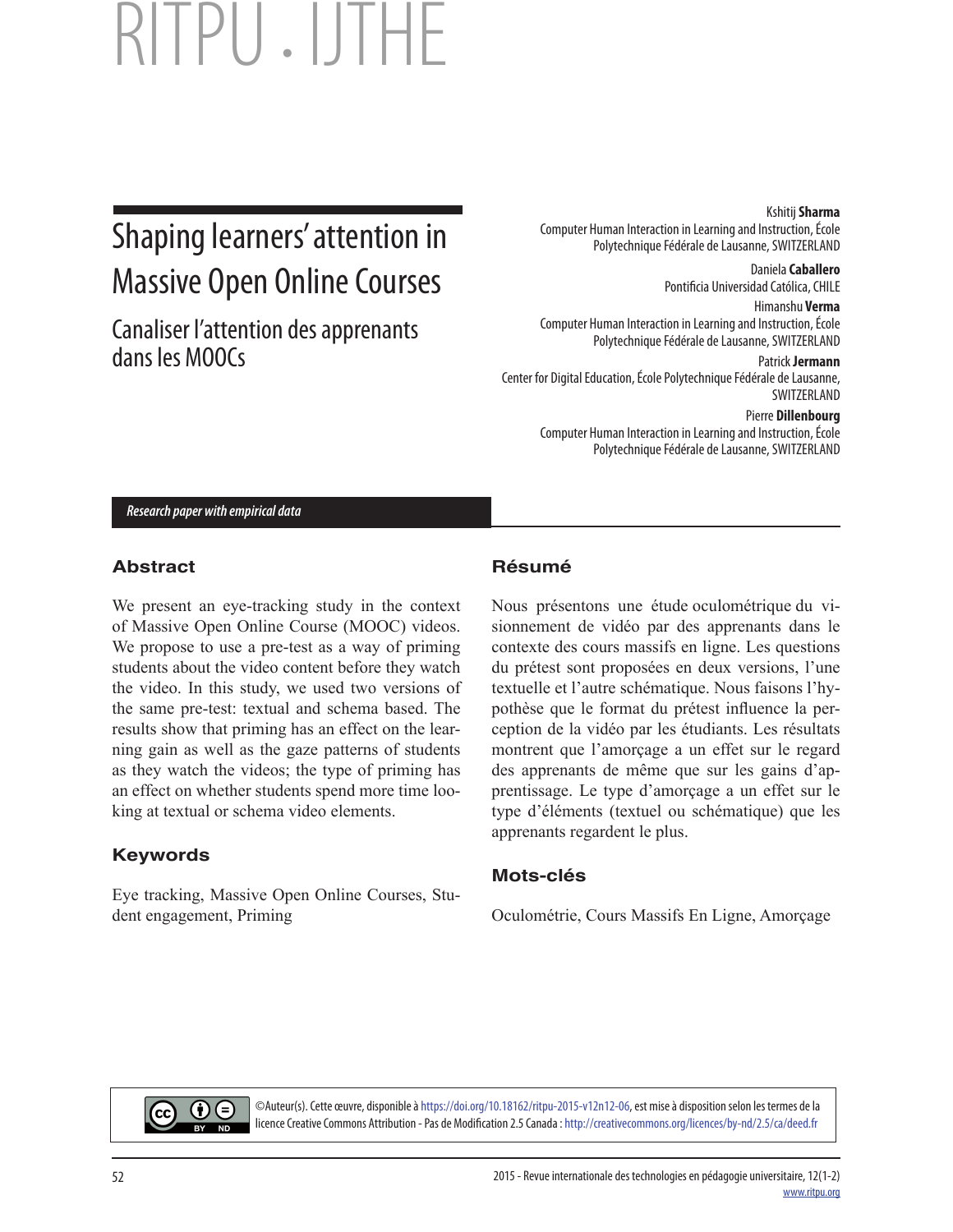### **Introduction**

In the last several years, millions of students worldwide have signed up for Massive Open Online Courses (MOOCs). The major issues for MOOC researchers are: how to efficiently engage and maintain students' attention, and how to optimise the learning process. We address these two questions using a dual eye-tracking study based on a MOOC lecture and other add-on activities. Before the students attend the MOOC lecture, we use a pre-test to prime them on the course content. After they have watched the video we ask them to collaboratively in pairs to create a concept-map based on what they learned in the MOOC lecture.

We use the Activating Student Knowledge (Tormey  $&$  LeDuc, 2014) method to pre-test. We compare two versions of priming (textual and schema). We capture the students' attention and engagement during the video lecture and during the collaborative activity by using eye-tracking. Off-the-shelf eye-trackers have become readily available. Soon, eye-tracking will no longer be seen exclusively as a sophisticated research tool.

In this article, we present an empirical study that sheds light on the gaze patterns of MOOC learners, as well as the effect of priming the students in two different ways. We show that the priming method affects the learning gain of the students as well as their gaze patterns throughout the video lecture. The gaze features we propose are capable of highlighting differences between high and low achievers. This distinction could be helpful in designing automated feedback systems for helping low achievers.

The rest of this paper is organised as follows. The second section reviews literature on collaborative eye-tracking, and eye-tracking in online learning. The third section presents the salient features and research questions of the study. The fourth section explains the experiment and its variables. The fifth section presents the results. The sixth section discusses the implications of the results. Finally, the seventh section concludes the paper.

### **Literature Review**

In this section we review pertinent research. First, we present findings on eye-tracking and online collaboration. Second, we present findings on eye-tracking in online learning environments.

#### **Eye-tracking for online collaboration**

Previous studies (Jermann, Nüssli, & Li, 2010; Nüssli, Jermann, Sangin, & Dillenbourg, 2009) have shown that gaze is predictive of expertise and task performance, both for learning tasks and otherwise. In a collaborative Tetris task<sup>1</sup>, Jermann et al. (2010) demonstrated that experts focus more on the stack than novices do. In a collaborative Raven and Bongard puzzle-solving task, Nüssli et al. (2009) demonstrated that good performers switch more often than bad performers between problem figures and solution figures.

In a collaborative task, the moments of joint attention are the most important. The moments of joint attention provide the basis for creating a shared understanding of the problem at hand. Making references is a key process in establishing a moment of joint attention. References are deictic gestures (pointing in collocated collaboration; and selecting a part of the screen space in computer mediated remote collaboration) usually followed by a verbal explanation to what has been referred. Jermann & Nüssli (2012), Richardson & Dale (2005) and Richardson, Dale, & Kirkham (2007) showed in different studies how the moments of joint attention affect the gaze of the collaborating partners. The cross-recurrence (the probability of looking at the same thing at the same time) was observed to be higher during the referencing moments than during the rest of the interaction (Richardson & Dale, 2005; Richardson et al., 2007), Moreover, Jermann & Nüssli (2012) showed that the pairs with high-quality interaction have higher crossrecurrence during the moments of joint attention.

Other than moments of joint attention, there are many other episodes of interaction during a collaborative problemsolving task. These episodes can be based on an under-

<sup>1</sup> Tetris is a computer game where "Tetriminos" or geometric shaped game pieces, composed of 4 square blocks each, falling from the top of the game screen had to be arranged as a stack at the bottom of the screen in order to create a 10 block horizontal line without gaps (source: [http://en.wikipedia.org/wiki/Tetris\).](http://en.wikipedia.org/wiki/Tetris)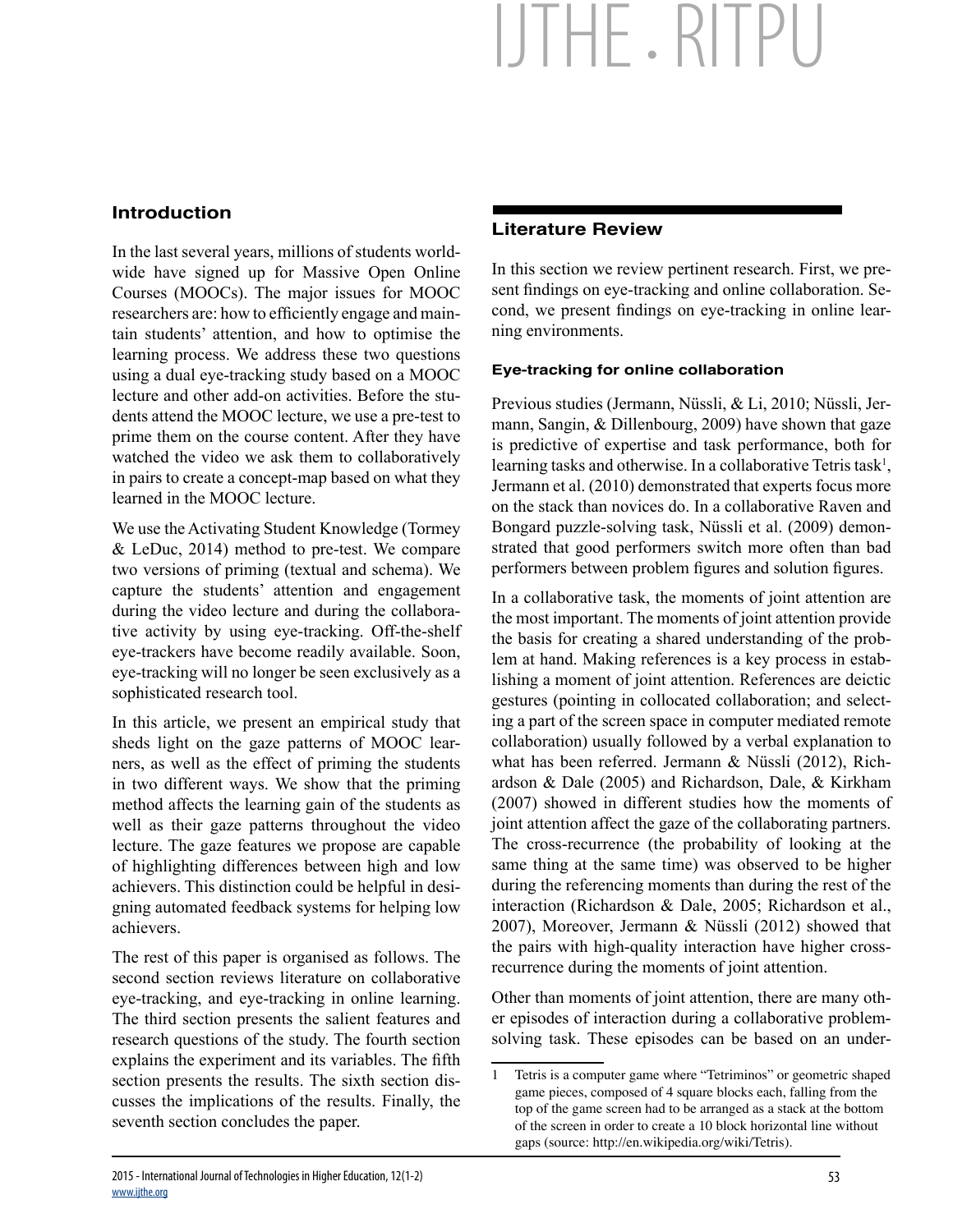lying cognitive process (Aleven, Rau, & Rummel, 2012; Sharma, Jermann, Nüssli & Dillenbourg, 2012) or dialogues (Gergle & Clark, 2011). In a pair program comprehension study, Sharma et al. (2012) showed that gaze patterns of the pair can differentiate between episodes of linear reading and episodes of understanding the program's data flow. In a collaborative learning task, Aleven et al. (2012) showed that gaze patterns are indicative of individual and collaborative learning strategies. In a pair-programming task Sharma et al. (2012) and Sharma, Jermann, Nüssli & Dillenbourg (2013); Jermann & Nüssli (2012) demonstrated that certain dialogue episodes correspond to higher gaze proportions at certain areas on the computer screen. In a collaborative elicitation task on a mobile screen, Gergle & Clark (2011) showed that the movement of mobile partners can act as a coordination mechanism for their explicit deictic gestures.

#### **Eye-tracking for online education**

Use of eye-tracking in online education has provided researchers with insights into students' learning processes and outcomes. Scheiter, Gerjets, & van Gog (2010) emphasize the usefulness of eyetracking methods as analytical tools in online education and collaborative problem-solving. With a few exceptions, eye-tracking studies are normally done using a computer screen. Sharma, Jermann, & Dillenbourg (2014a, 2014b) proposed gaze measures to predict learning outcome in MOOCs. Sharma et al. (2014b) used low level gaze features derived from stimulus on a computer screen to predict learning outcomes; while Sharma et al. (2014a) monitored how closely students followed the teachers' deictic and verbal references to predict learning outcomes. Van Gog & Scheiter (2010) used eyetracking to analyse multimedia learning process and instruction design. Scheiter et al. (2010) used eye-tracking data to differentiate between conceptual strategies in relation to different expertise levels in multimedia learning. Van Gog, Paas, & van Merriënboer (2005) used eye-tracking data to differentiate expertise levels in different phases of troubleshooting an electrical circuit and concluded that experts focus more on the problematic area than the novices do.

Van Gog, Paas, van Merriënboer, & Witte (2005) used eye-tracking data to provide feedback to students about their actions while troubleshooting an electrical circuit and found that feedback improved learning outcomes. Van Gog, Jarodzka, Scheiter, Gerjets, & Paas (2009) found that displaying an expert's gaze during problem-solving guided novices to invest more mental effort than when no gaze is displayed. Amadieu, van Gog, Paas, Tricot, & Mariné (2009) used eye-tracking data to determine the effect of expertise, in a collaborative concept-map task, on cognitive load. The authors concluded that the average fixation duration was lower for experts, indicating a greater cognitive load on experts than on novices. In an experiment in which the participants had to learn a game, Alkan & Cagiltay (2007) found that good learners focussed more on the contraption areas of a game while they thought about possible solutions. Slykhuis, Wiebe, & Annetta (2005) found that students spend more time on complementary pictures in a presentation than they do on a decorative picture.

### **Research Questions and Methodology**

We present a dual eye-tracking study in which the participants attended a MOOC lecture individually and then worked in pairs to create concept-maps of the learning material. We use a pre-test to shape the understanding of the participants in a specific way with more emphasis on either textual or schema elements in the video. This is called the priming effect. One of the important hypotheses of the experiment was that priming affects the learning process of students, particularly their gaze patterns. A parallel hypothesis is that there are two factors shaping the learning gain of students: 1) how closely the students follow the teacher and 2) how well they collaborate in the concept-map task. The first factor is important because the better a student follows the teacher, the more (s)he can learn. The se-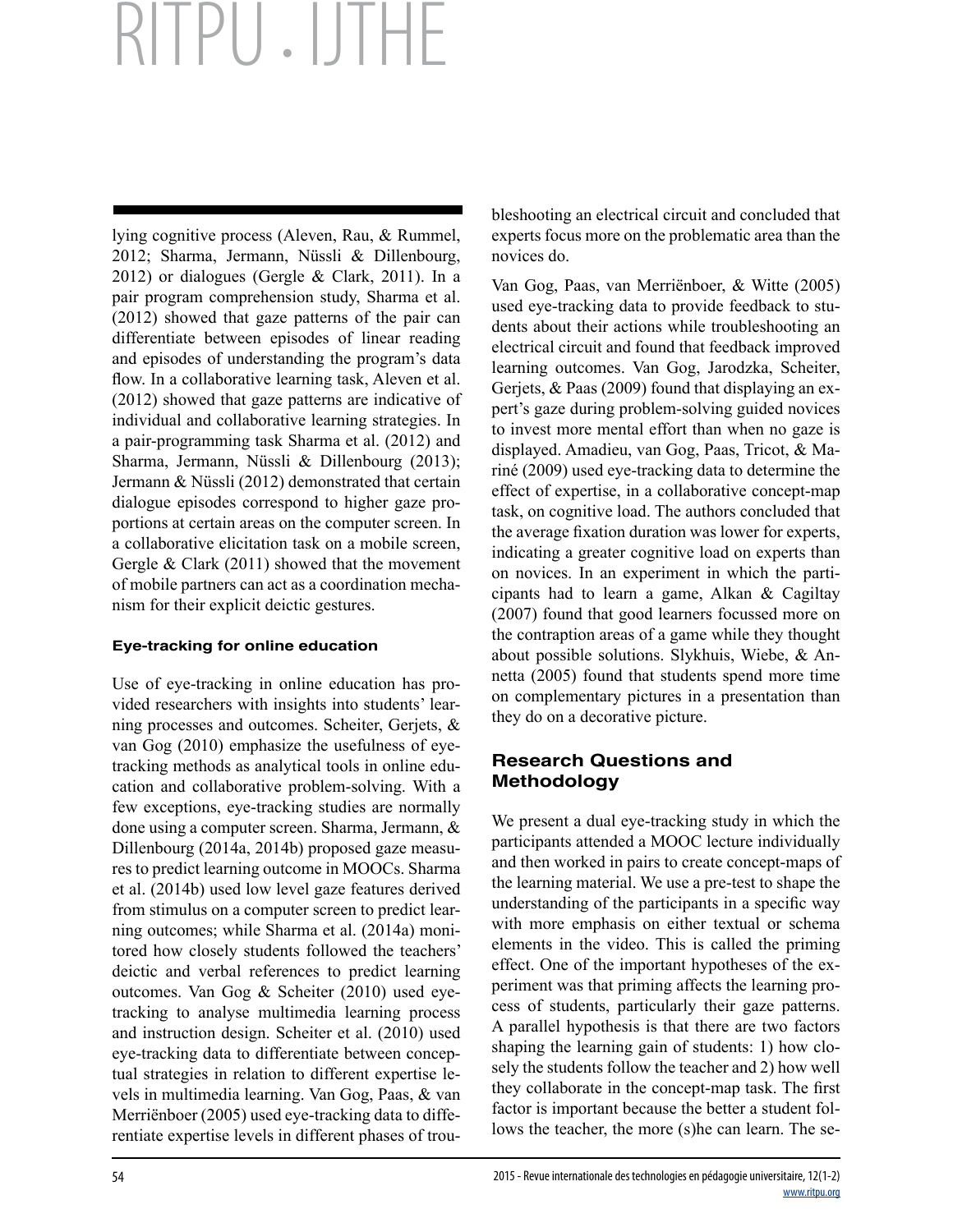cond factor is important because a pair that works well together will spend more time discussing the learning material, and so will develop a better understanding of it. For this paper, we concentrate exclusively on analysing the video-watching phase of the experiment. Through this study we explore the following research questions:

**Question 1**: How does priming affect the learning outcome of students?

**Question 2**: How does priming affect the gaze patterns of students while watching the video?

## **Experiment**

In this section, we present the details of the experiment. First, we present the procedure and tools used for the experiment. Second, we present a detailed description of the independent, dependent and process variables used in the study.

#### **Participants and procedure**

Ninety-eight masters students from École Polytechnique Fédérale de Lausanne in Switzerland participated in the present study. The participants comprised 20 females and 78 males. The participants were compensated with an equivalent of CHF 30 for their participation in the study. There were 49 participants in each of the priming conditions (textual and schema). For the collaborative concept-map task, we had three pair configurations: one in which both participants had textual priming (TT), another in which both participants had schema priming (SS), and another in which each participant had different priming (ST). There were 16 pairs in each of the TT and SS pair configurations while there were 17 pairs in the ST pair configuration.

Upon their arrival at the laboratory, the participants signed a consent form. Then the participants each took a pre-test about the video content. Each participant then watched two videos about "resting membrane potential". The participants then worked in pairs to create a concept-map using IHMC CMap tools. Finally, each participant took an individual post-test. The videos were taken from "Khan Academy<sup>2"</sup>. The total length of the videos was 17 minutes and 5 seconds. One important point worth mentioning here is that the teacher neither appeared in the video, nor was (s)he present during the screening

The participants came to the laboratory in randomly assigned pairs. While watching the videos, the participants had full control over the video player. The participants had no time constraint during the video-watching phase. The collaborative conceptmap phase was 10-12 minutes long. During the collaborative concept-map phase, the participants in each pair could not see each other, but could talk with one another. Moreover, their screens were synchronised, allowing each participant to see their partner's action. Both the pre-test and the post-test were composed of questions which participants had to answer by indicating whether a given statement was either true or false.

#### **Independent variables and conditions**

As mentioned previously, we wanted to observe the difference in gaze patterns associated with different modes of priming. We used a pre-test as a contextual priming method. We designed two versions of the pre-test. The first version had standard textual questions. The second version had exactly the same questions as the first version but they were depicted as a schema. Figure 1 shows one question from the schema-based pre-test. The corresponding question in the textual pre-test was: "State whether the following statement is true or false: The main cause for the creation of resting membrane potential is more positive ions move inside the membrane than outside of the membrane."

<sup>2</sup> The video was about resting membrane potential from Khan Academy. Sources:<https://www.youtube.com/> watch?v=PtKAeihnbv0<https://www.youtube.com/> watch?v=eROhIFBGKuU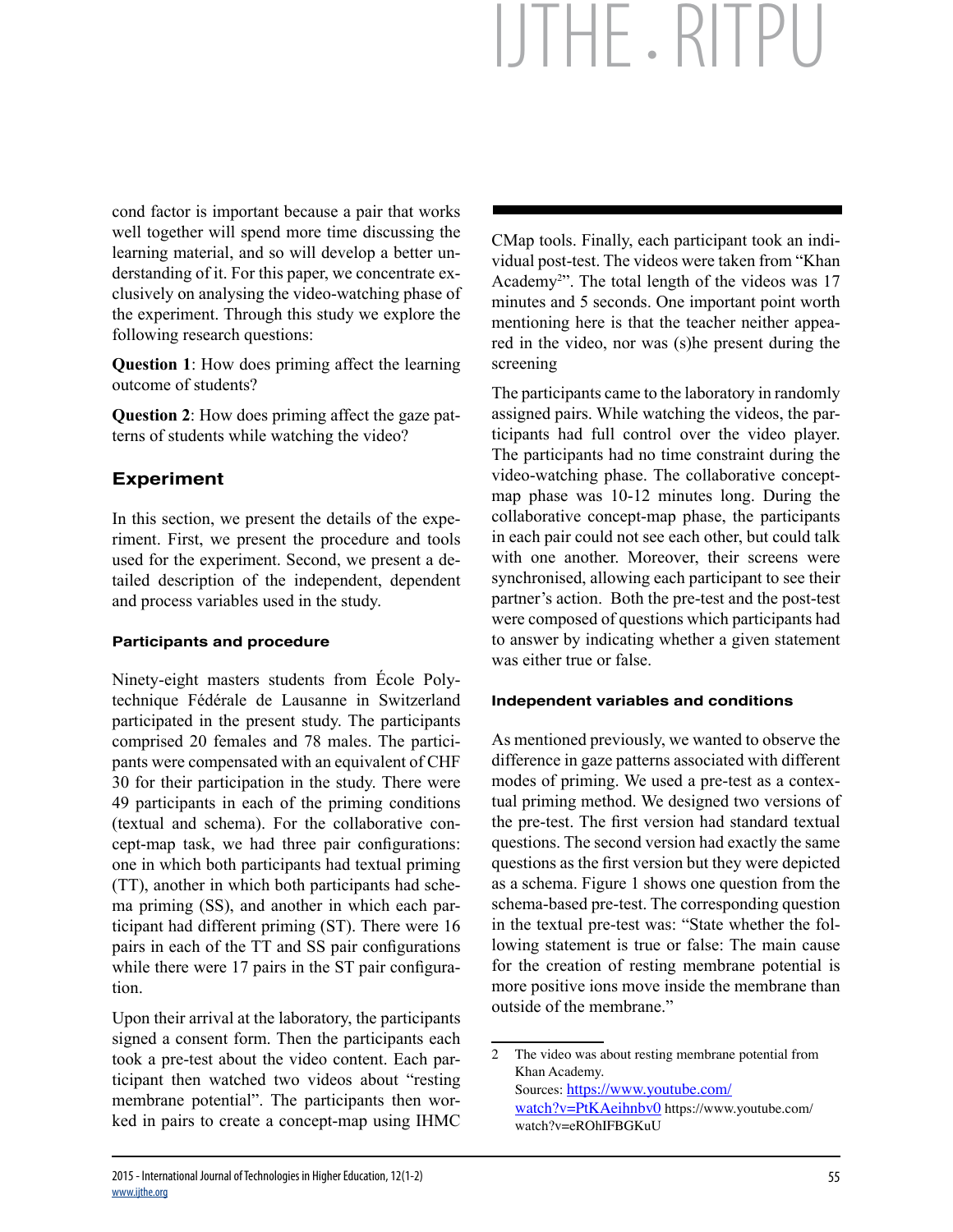### **Priming**

Based on the two priming types, we had two priming conditions for the individual video lecture task: 1) textual priming and 2) schema priming.

#### **Dependent variable: learning gain**

The learning gain was calculated as the difference between the individual pre-test and post-test scores. The minimum and maximum scores for each test were 0 and 10, respectively.

### **Process variables**

#### **Time on video**

We measured the total time spent on the video lecture by each participant. As the participants were allowed to interact with the video in any manner they wanted, the time spent on the video-watching phase is an important variable in comparing the two priming conditions.



**Figure 1**: Example question from the schema version of the pre-test. The corresponding textual question was "State whether the following statement is true or false: The main cause for the creation of resting membrane potential is more positive ions move inside the membrane than outside of the membrane."

Teacher: "so you have one force, the concentration driving K out; and another force the membrane potential, that gets created by its absence that's gonna drive it back in.'



**Figure 2:** Example of areas of interest used in the experimental task. Objects 1 and 2 are textual elements, while object 3 and 4 are schema elements. The main schema in the middle of this snapshot was also divided into different schema elements like "ions", "membrane" and "channels".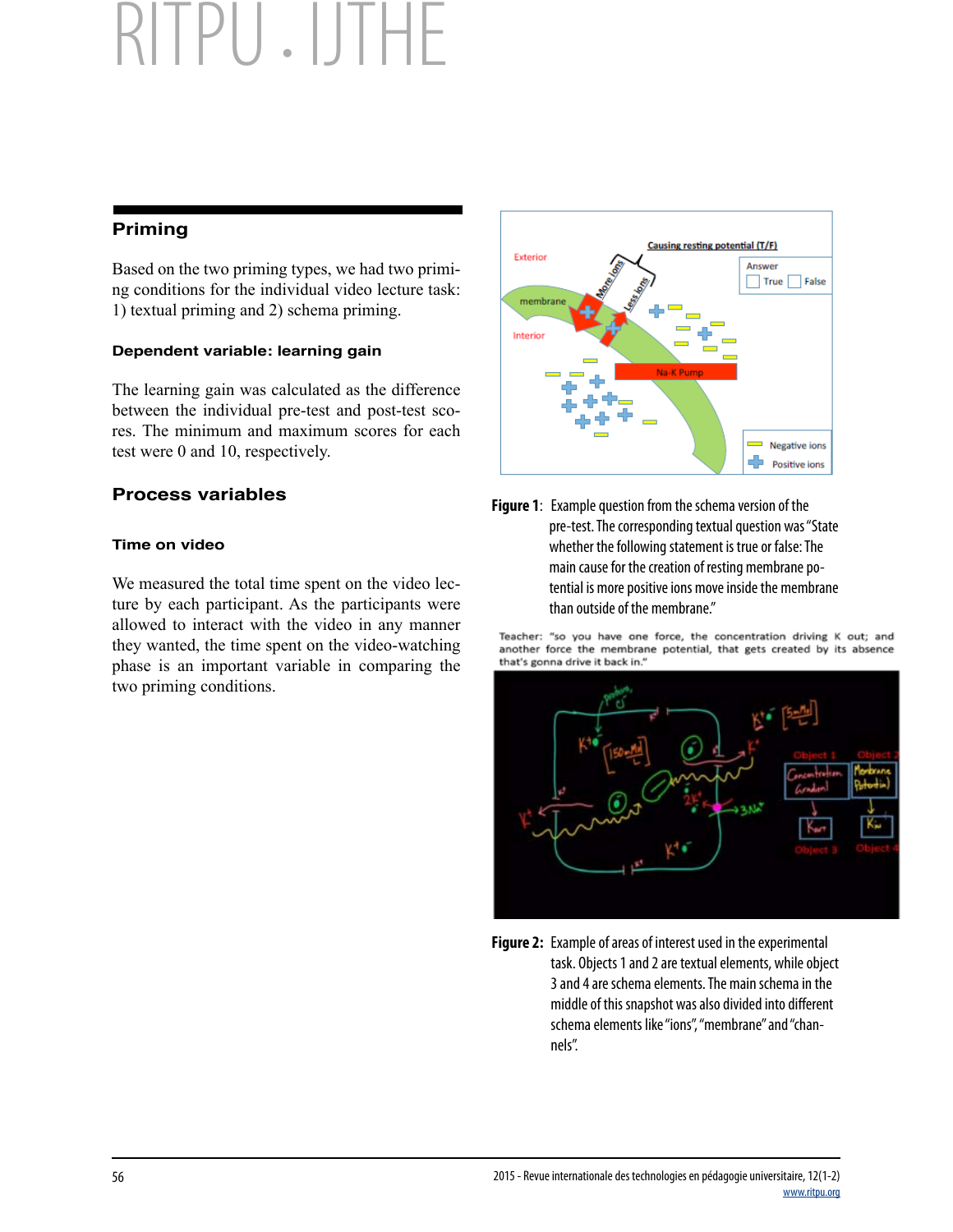#### **Gaze on text**

The video lecture had a mix of textual and schema elements. The teacher drew some figures and charts during the lecture and also made some tables and wrote some formulae. We categorised the tables, formulae and sentences written by the teacher as the textual elements of the video; the graphs, figures and charts were categorised as schema elements. For example, figure 2 is a snapshot of the video we used in the experiment. The objects on the screen were divided into schema or textual area of interest (AOI). We measured the time spent on the textual elements by each participant during the video lecture. This helped us to verify our hypothesis concerning the effect of priming on the gaze patterns of the participants.

#### **Gaze compensation index**

The proportion of time that the participants spent looking at the textual elements of the video did not correctly reflect the compensation in the gaze patterns, as the schema and textual elements do not appear in the same proportions on the screen throughout the video lecture. Initially, for a few minutes, the video contains only schema elements. Later the teacher keeps adding textual elements. This means that the proportions of schema and textual elements change over time. Hence, we need to take that change into account in order to calculate the real compensation effect. We propose a gaze compensation index calculated as follows:

Gaze Compensation Index = 
$$
\sqrt{\sum_{s} \frac{\left(\frac{Gt}{Gs} - \frac{Pt}{Ps}\right)^2}{\frac{Pt}{Ps}}}
$$

Where,

 $G_t$ : = Gaze on textual elements in a given time window;

 $Gs = Gaze$  on schema elements in a given time window;

Pt := Percentage of screen covered with textual elements;

 $Ps = Percentage of screen covered with schema$ elements;

 A gaze compensation index that is equal to zero reflects that a participant was spending the same proportion of time on textual and schema elements as were present on the computer screen. On the other hand, a higher gaze compensation index indicates a divergence between the proportion of time spent on the textual and schema elements compared to the proportions of screen space they cover.



**Figure 3:** Learning gain for two priming conditions.

#### **Results**

In this section we present the relations between the priming conditions, the learning gain and the gaze variables.

#### **Priming and learning gain**

We observed a significant difference in learning gain between the two priming conditions (figure 3). The learning gain for the participants in the textual priming condition is significantly higher than the learning gain for the participants in the schema priming condition (F  $[1, 96] = 16.77$ , p < .01).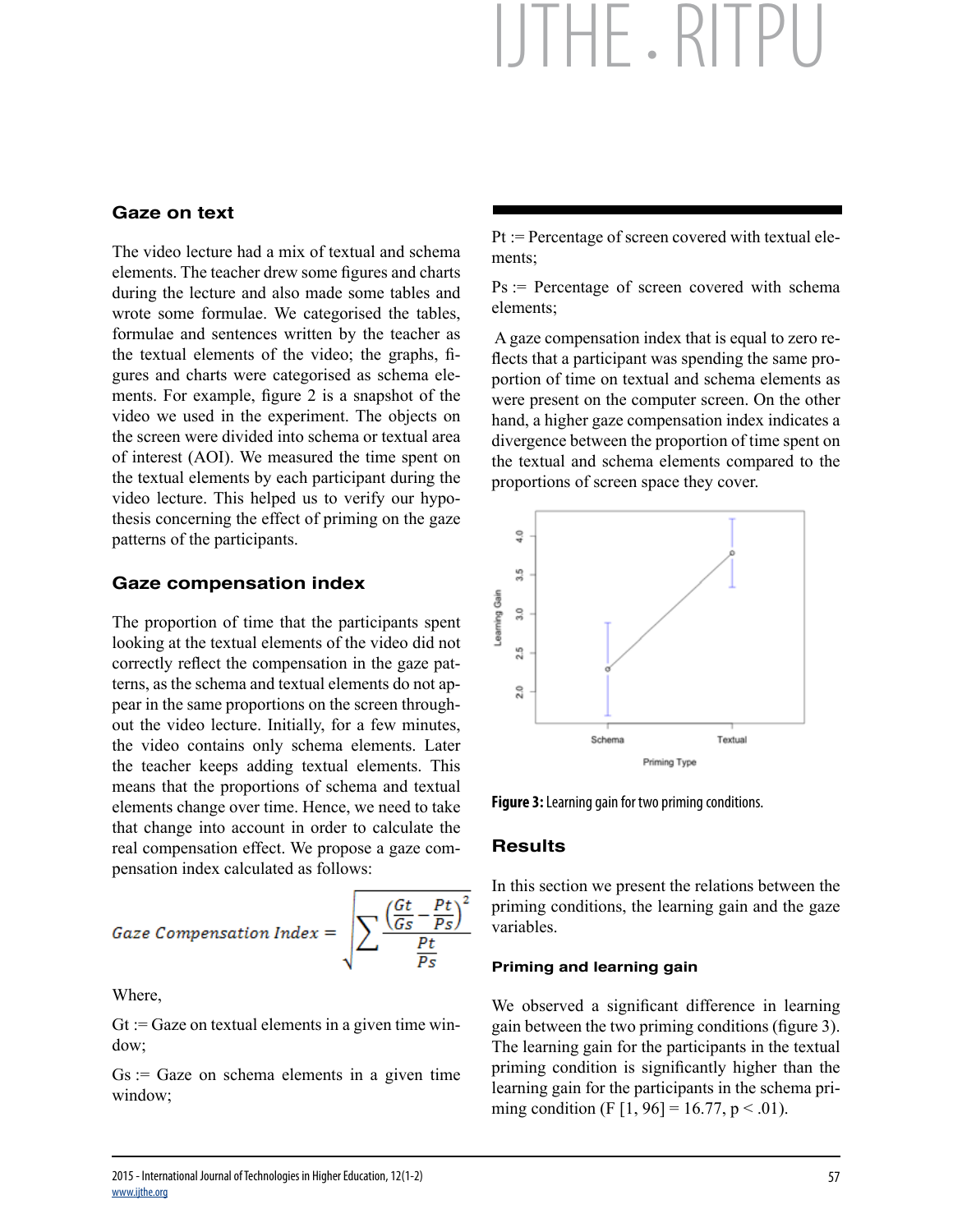

**Figure 4:** Video watching time (time on task) for the two priming conditions ( $S =$  schema priming,  $T =$  textual priming).

Priming and time on video

We observed a significant difference in the time spent on the video-watching phase between the two priming conditions (figure 4). The time spent on the video-watching phase for the participants in the textual priming condition is significantly lower than the learning gain for the participants in the schema priming condition (F  $[1, 96] = 4.49$ , p < .05).

#### **Priming and time on text**

We observed a significant difference in the time spent on textual elements in the video between the two priming conditions (figure 5). The time spent on the video-watching phase for the participants in the textual priming condition is significantly lower than the learning gain for the participants in the schema priming condition (F  $[1, 96] = 4.91$ , p < .05).

#### **Priming and Gaze Compensation Index**

We compared the gaze compensation index across the two priming conditions (figure 6). The participants in the textual priming condition had a higher compensation index than the participants in the schema priming condition  $(F[1,96] = 56.198)$ , p<.001).



**Figure 5:** Gaze on different video elements for the two priming conditions.



**Figure 6:** Gaze compensation index for the two priming conditions.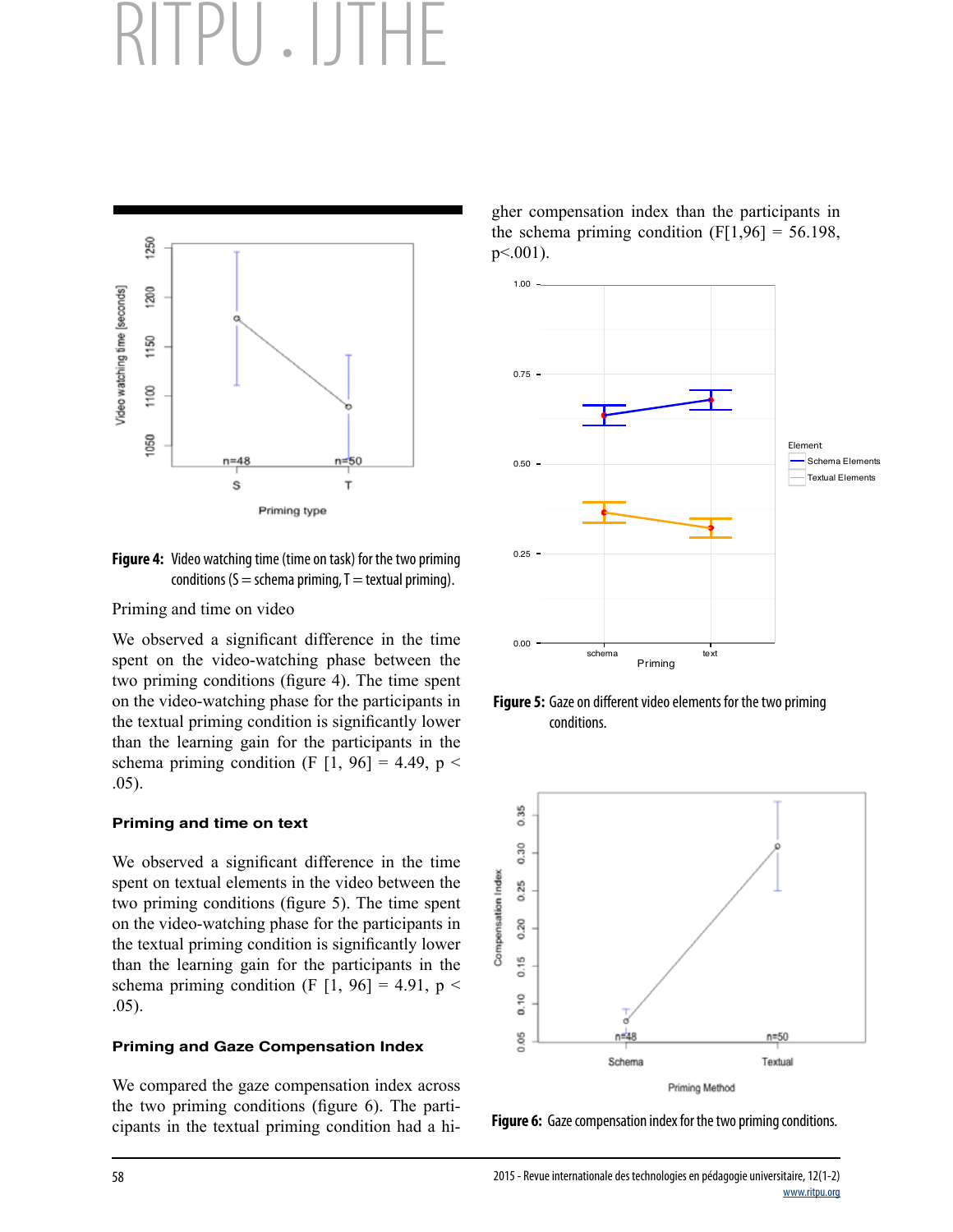# **Discussion**

The research questions we addressed in the present study were about the relationships between priming, learning gain, students' gaze patterns and time taken during the video-watching phase. In this section, we present the plausible explanations for the results presented in the previous section.

The first question concerns the effect of priming on the learning gain of the participants (figure 3). The learning gain of the participants in the textual priming condition group is significantly higher than that of the participants in the schema priming condition group. Our explanation for this effect is based on the theory of Tormey & LeDuc (2014) about Activating Student Knowledge (ASK) using priming methods. Tormey & LeDuc (2014) compared students' learning gain with and without priming in a history lecture. The priming method used in the study was a pre-test. We expand upon the concept by using two different versions of pre-test (textual and schema based). The textual method for ASK gave better results than the schema method. One plausible reason for the improved effect on learning gain is that the textual version provides more exact terms to look for in the lecture than that of the schema version of the pre-test. We will use this as the basis for future research.

The second question explores the effect of priming on individual gaze patterns during the video lecture. We found that the participants in the textual priming condition group looked more at the schema elements of the video, and that the participants in the schema priming condition looked more at the textual elements of the video (figure 5). This is a compensation effect of the priming. We also calculated the gaze compensation effect based on the ratio of textual and schema elements present on the screen and the ratio of the gaze on them respectively (figure 6). The participants in the schema priming condition undercompensate for the priming they received in the video-watching phase and so they missed some of the key concepts. One plausible reason for the participants in the schema priming conditions to miss the key concepts is that they missed the key connections between the schema and textual elements of the video, which could have had a detrimental effect on their learning gains.

The second question also considers the action patterns during the video-watching phase. We found that the students in the schema priming condition spent significantly more time on the video-watching phase than the students in textual priming condition (figure 4). Spending more time on the video-watching phase without high gaze compensation on the different elements in the video also affected the understanding of the students from the schema priming condition.

The experiment was designed in a MOOC context, and we found that the type of priming has an effect on the learning gain and the gaze patterns of the students during a video lecture. However, more experimentation is required to comment on the longterm effects of priming, and to generate design guidelines for MOOC teachers to shape the attention of their students using priming methods.

## **Conclusion**

We presented a study on dual eye-tracking in a MOOC context. There are two salient features of the study. First, we indicated key knowledge points in the lecture beforehand using two different priming methods (schema and textual priming). Second, we showed that priming could help in shaping the attention of students during MOOC video lectures.

We proposed a new gaze measure as a gaze compensation index in order to compare gaze patterns during the video lecture. This measure tells us how much the students compensate for their activated knowledge through priming. We found that the students in the textual priming condition compensated more than the students from the schema priming. This had a detrimental effect on the learning gains of the MOOC students.

The results from the study are encouraging enough to continue research on prior knowledge activation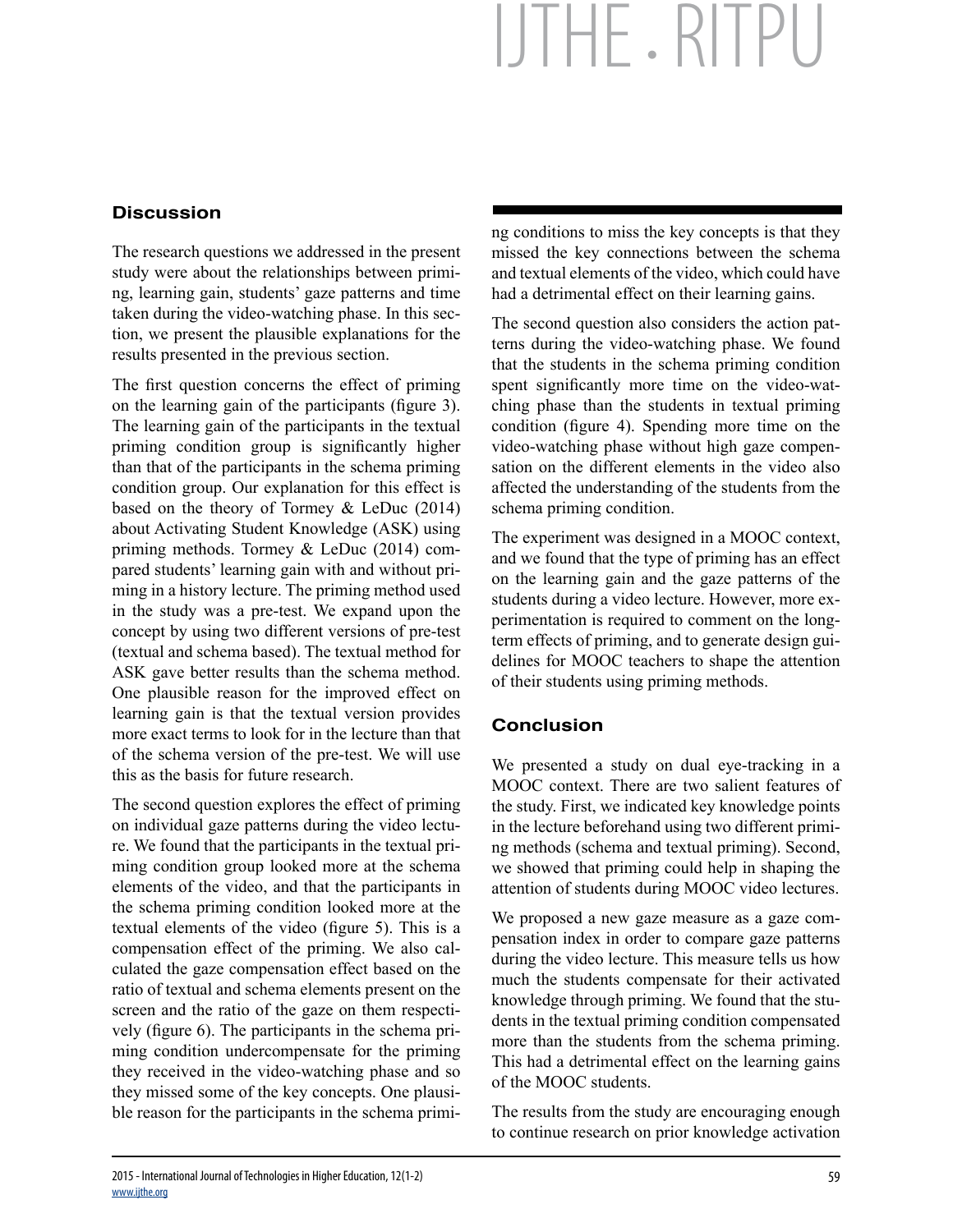of MOOC students, and having add-on activities (collaborative concept map). Moreover, a gazeaware feedback system can also help students better compensate for their prior knowledge activation in a video lecture. The future work for the authors is to compare the results with those of a study in the same setting involving no priming and no add-on activity.

# **References**

- Aleven, V., Rau, M., & Rummel, N. (2012). Planned use of eye movement data to explore complementary strengths of individual and collaborative learning. In *Proceeding of the DUET 2012*.
- Alkan, S., & Cagiltay, K. (2007). Studying computer game learning experience through eye tracking. *British Journal of Educational Technology*, *38*(3), 538-542. doi: 10.1111/j.1467-8535.2007.00721.x [Retrieved](http://www.researchgate.net/publication/228009466_Studying_computer_game_learning_experience_through_eye_tracking) from<http://www.researchgate.net>
- Amadieu, F., van Gog, T., Paas, F., Tricot, A., & Mariné, C. (2009). Effects of prior knowledge and concept-map structure on disorientation, cognitive load, and learning. *Learning and Instruction*, *19*(5), 376-386. doi:10.1016/j.learninstruc.2009.02.005 [Retrieved](http://www.researchgate.net/publication/237458556_Effects_of_prior_knowledge_and_concept-map_structure_on_disorientation_cognitive_load_and_learning) from<http://www.researchgate.net>
- Gergle, D., & Clark, A. T. (2011). See what I'm saying?: using dyadic mobile eye-tracking to study collaborative reference. In P. Hinds, J. C. Tang, J. Wang, J. Bardram, & N. Ducheneaut (Eds.), *Proceedings of the ACM 2011 conference on Computer Supported Cooperative Work* (pp. 435-444). doi:10.1145/1958824.1958892 [Retrieved](http://www.researchgate.net/publication/220879316_See_what_i%27m_saying_using_Dyadic_Mobile_Eye_tracking_to_study_collaborative_reference) from <http://www.researchgate.net>
- Jermann, P., & Nüssli, M.-A. (2012). Effects of sharing text selections on gaze cross-recurrence and interaction quality in a pair programming task. In S. Poltrock, C. Simone, J. Grudin, G. Mark, & J. Reidl (Eds.), *Proceedings of the ACM 2012 conference on Computer Supported Cooperative Work* (pp. 1125-1134). doi:10.1145/2145204.2145371
- Jermann, P., Nüssli, M.-A., & Li, W. (2010). Using dual eye-tracking to unveil coordination and expertise in collaborative Tetris. In T. McEwan, & L. M. McKinnon, *Proceedings of the 24th BCS Interaction Specialist Group Conference* (pp. 36-44). [Retrieved](http://ewic.bcs.org/upload/pdf/ewic_hci10_paper4.pdf) from Electronic Workshops in Computing website:<http://ewic.bcs.org>
- Nüssli, M.-A., Jermann, P., Sangin, M., & Dillenbourg, P. (2009). Collaboration and abstract representations: towards predictive models based on raw speech and eye-tracking data. In C. O'Malley, D. Suthers, P. Reimann, & A. Dimitracopoulou (Eds.), *Proceedings of the 9th International conference on Computer Supported Collaborative Learning* (vol. 1, pp. 78-82). doi:10.3115/1600053.1600065 [Retrieved](http://www.researchgate.net/publication/41939756_Collaboration_and_abstract_representations_towards_predictive_models_based_on_raw_speech_and_eye-tracking_data) from<http://www.researchgate.net>
- Richardson, D. C., & Dale, R. (2005). Looking to understand: The coupling between speakers' and listeners' eye movements and its relationship to discourse comprehension. *Cognitive Science*, *29*(6), 1045-1060. [doi:10.1207/s15516709cog0000\\_29](http://dx.doi.org/10.1207/s15516709cog0000_29)
- Richardson, D. C., Dale, R., & Kirkham, N. Z. (2007). The art of conversation is coordination: Common ground and the coupling of eye movements during dialogue. *Psychological Science*, *18*(5), 407-413. doi:10.1111/j.1467-9280.2007.01914.x [Retrieved](http://www.researchgate.net/publication/6261410_The_art_of_conversation_is_coordination_Common_ground_and_the_coupling_of_eye_movements_during_dialogue_Research_article) from <http://www.researchgate.net>
- Sharma, K., Jermann, P., & Dillenbourg, P. (2014a, February). *How students learn using MOOCs: An eye-tracking insight*. Paper presented at EMOOCs 2014, the Second MOOC European Stakeholders Summit, Lausanne, Switzerland[. Retrieved](http://infoscience.epfl.ch/record/201916) from Infoscience of the École Polytechnique Fédérale de Lausanne website: [http://infoscience.epfl.c](http://infoscience.epfl.ch)h
- Sharma, K., Jermann, P., & Dillenbourg, P. (2014b, June). *"With-me-ness": A gaze-measure for students' attention in MOOCs*. Paper presented at the International Conference of Learning Sciences 2014, Boulder, CO[. Retrieved](http://infoscience.epfl.ch/record/201918) from Infoscience of the École Polytechnique Fédérale de Lausanne website: [http://infoscience.epfl.c](http://infoscience.epfl.ch)h